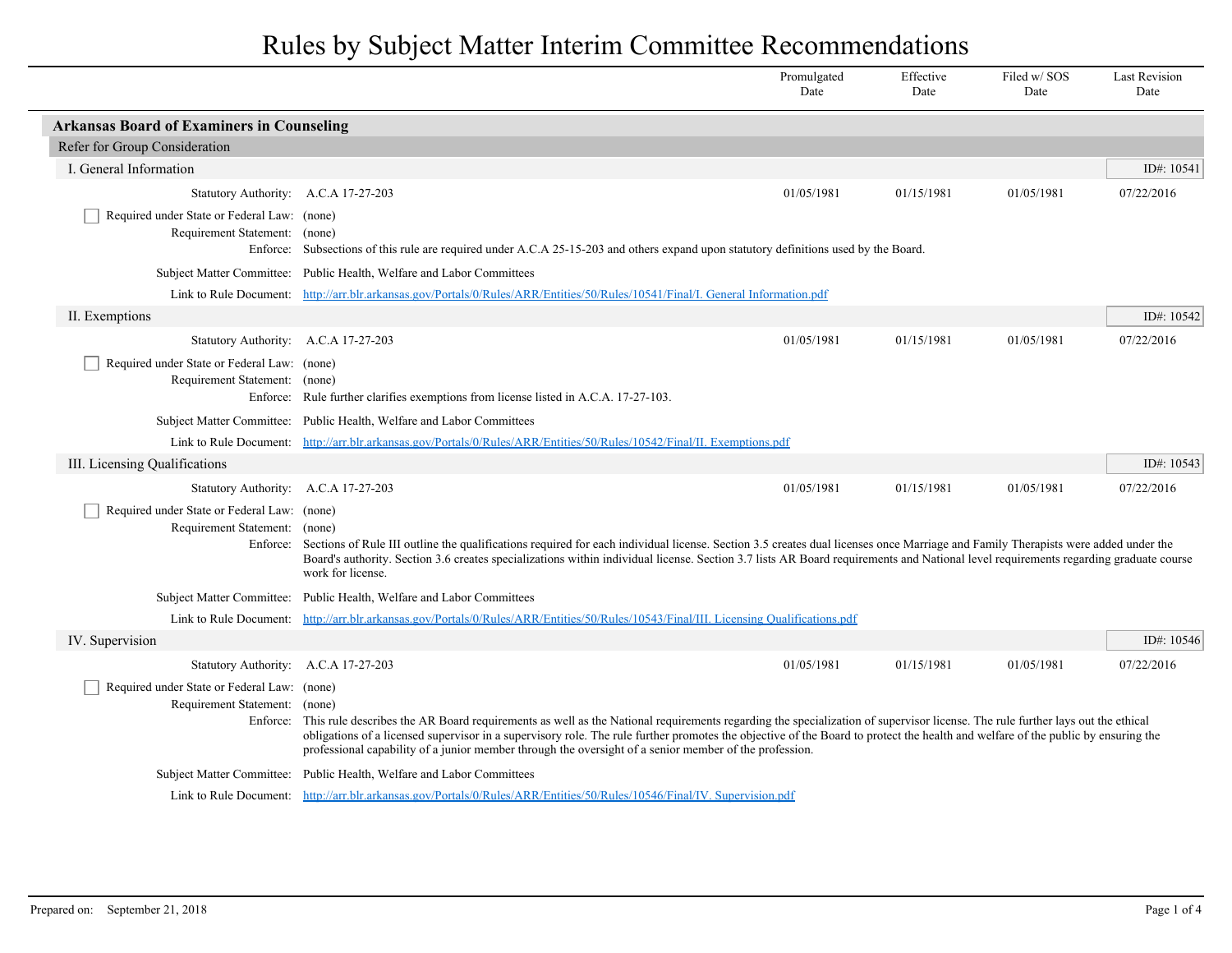|                                                                                   |                                                                                                                                                                                                                                                                                                                                                                                                                                                                                                                                                                                                                                                                                                                                                   | Promulgated<br>Date | Effective<br>Date | Filed w/SOS<br>Date | <b>Last Revision</b><br>Date |
|-----------------------------------------------------------------------------------|---------------------------------------------------------------------------------------------------------------------------------------------------------------------------------------------------------------------------------------------------------------------------------------------------------------------------------------------------------------------------------------------------------------------------------------------------------------------------------------------------------------------------------------------------------------------------------------------------------------------------------------------------------------------------------------------------------------------------------------------------|---------------------|-------------------|---------------------|------------------------------|
| IX. Licensing Under Special Circumstances                                         |                                                                                                                                                                                                                                                                                                                                                                                                                                                                                                                                                                                                                                                                                                                                                   |                     |                   |                     | ID#: $10607$                 |
| Statutory Authority: A.C.A 17-27-203                                              |                                                                                                                                                                                                                                                                                                                                                                                                                                                                                                                                                                                                                                                                                                                                                   | 01/05/1981          | 01/15/1981        | 01/05/1981          | 07/22/2016                   |
| Required under State or Federal Law: (none)<br>Requirement Statement: (none)      | Enforce: This rule provides a much needed avenue that can provide portability into the state for an individual who holds a license to practice from another state. The current board is revising<br>this rule currently and while the term "reciprocity" is in use today, the board is changing the terminology to "License by Endorsement". This rule provides an allowance for an out<br>of state license that is active, current, with no disciplinary action, to transfer to AR with only a few stipulations. The board will further clarify the portability steps in the rules to<br>allow for an avenue of transfer for military (spouses), and out of state licensees.                                                                     |                     |                   |                     |                              |
|                                                                                   | Subject Matter Committee: Public Health, Welfare and Labor Committees                                                                                                                                                                                                                                                                                                                                                                                                                                                                                                                                                                                                                                                                             |                     |                   |                     |                              |
|                                                                                   | Link to Rule Document: http://arr.blr.arkansas.gov/Portals/0/Rules/ARR/Entities/50/Rules/10607/Final/IX. Licensing Under Special Conditions.pdf                                                                                                                                                                                                                                                                                                                                                                                                                                                                                                                                                                                                   |                     |                   |                     |                              |
| V. Application Requirements                                                       |                                                                                                                                                                                                                                                                                                                                                                                                                                                                                                                                                                                                                                                                                                                                                   |                     |                   |                     | ID#: 10597                   |
| Statutory Authority: A.C.A 17-27-203                                              |                                                                                                                                                                                                                                                                                                                                                                                                                                                                                                                                                                                                                                                                                                                                                   | 01/05/1981          | 01/15/1981        | 01/05/1981          | 07/22/2016                   |
| Required under State or Federal Law: (none)<br>Requirement Statement:<br>Enforce: | (none)<br>The application requirements are necessary to provide the board and the applicant with the needed education, references, examinations, and forms to obtain an AR license. All of<br>the procedures and processes are explained to enable a timely transition from application to licensure for new graduates and for candidates who are moving into AR with another<br>state license.                                                                                                                                                                                                                                                                                                                                                   |                     |                   |                     |                              |
| <b>Subject Matter Committee:</b>                                                  | Public Health, Welfare and Labor Committees                                                                                                                                                                                                                                                                                                                                                                                                                                                                                                                                                                                                                                                                                                       |                     |                   |                     |                              |
|                                                                                   | Link to Rule Document: http://arr.blr.arkansas.gov/Portals/0/Rules/ARR/Entities/50/Rules/10597/Final/V. Application Requirements.pdf                                                                                                                                                                                                                                                                                                                                                                                                                                                                                                                                                                                                              |                     |                   |                     |                              |
| VI. Examiniations                                                                 |                                                                                                                                                                                                                                                                                                                                                                                                                                                                                                                                                                                                                                                                                                                                                   |                     |                   |                     | ID#: 10599                   |
| Statutory Authority: A.C.A 17-27-203                                              |                                                                                                                                                                                                                                                                                                                                                                                                                                                                                                                                                                                                                                                                                                                                                   | 01/05/1981          | 01/15/1981        | 01/05/1981          | 07/22/2016                   |
| Required under State or Federal Law: (none)<br>Requirement Statement: (none)      | Enforce: Each of the licenses have separate national examinations that are required for license. The exams have separate instructions, time frames, and fees that are the responsibility of the<br>candidate. The board is currently working on an AR Jurisprudence Exam that will reduce the amount of time needed to complete an oral interview and will ensure that candidates<br>are familiar with AR Law and Ethics. The is particularly important for out of state candidates wanting to practice in AR as each state has different rules around privilege<br>communication, mandated reporter laws, duty to warn, record keeping, and other practice specific issues.                                                                      |                     |                   |                     |                              |
|                                                                                   | Subject Matter Committee: Public Health, Welfare and Labor Committees                                                                                                                                                                                                                                                                                                                                                                                                                                                                                                                                                                                                                                                                             |                     |                   |                     |                              |
| Link to Rule Document:                                                            | http://arr.blr.arkansas.gov/Portals/0/Rules/ARR/Entities/50/Rules/10599/Final/VI. Examinations.pdf                                                                                                                                                                                                                                                                                                                                                                                                                                                                                                                                                                                                                                                |                     |                   |                     |                              |
| VII. License Renewal                                                              |                                                                                                                                                                                                                                                                                                                                                                                                                                                                                                                                                                                                                                                                                                                                                   |                     |                   |                     | ID#: $10601$                 |
| Statutory Authority: A.C.A 17-27-203                                              |                                                                                                                                                                                                                                                                                                                                                                                                                                                                                                                                                                                                                                                                                                                                                   | 01/05/1981          | 01/15/1981        | 01/05/1981          | 07/22/2016                   |
| Required under State or Federal Law: (none)<br>Requirement Statement: (none)      | Enforce: All AR licenses have a renewal process described in this section that includes the time frame for renewal of a license, the forms needed for renewal, fees, and the continuing<br>education hours required for renewing a license. Completing the requirements for renewal of the license enables the licensee to practice another two years with a current and valid<br>license. Failure to renew the license at the due date results in an expired license to practice in AR. This rule provides information concerning the importance of maintaining an<br>active license to practice or to convert the practice status to non-practicing status due to extenuating circumstances such as deployment, illness, birth of a child, etc. |                     |                   |                     |                              |
|                                                                                   | Subject Matter Committee: Public Health, Welfare and Labor Committees                                                                                                                                                                                                                                                                                                                                                                                                                                                                                                                                                                                                                                                                             |                     |                   |                     |                              |
|                                                                                   | Link to Rule Document: http://arr.blr.arkansas.gov/Portals/0/Rules/ARR/Entities/50/Rules/10601/Final/VII. License Renewal.pdf                                                                                                                                                                                                                                                                                                                                                                                                                                                                                                                                                                                                                     |                     |                   |                     |                              |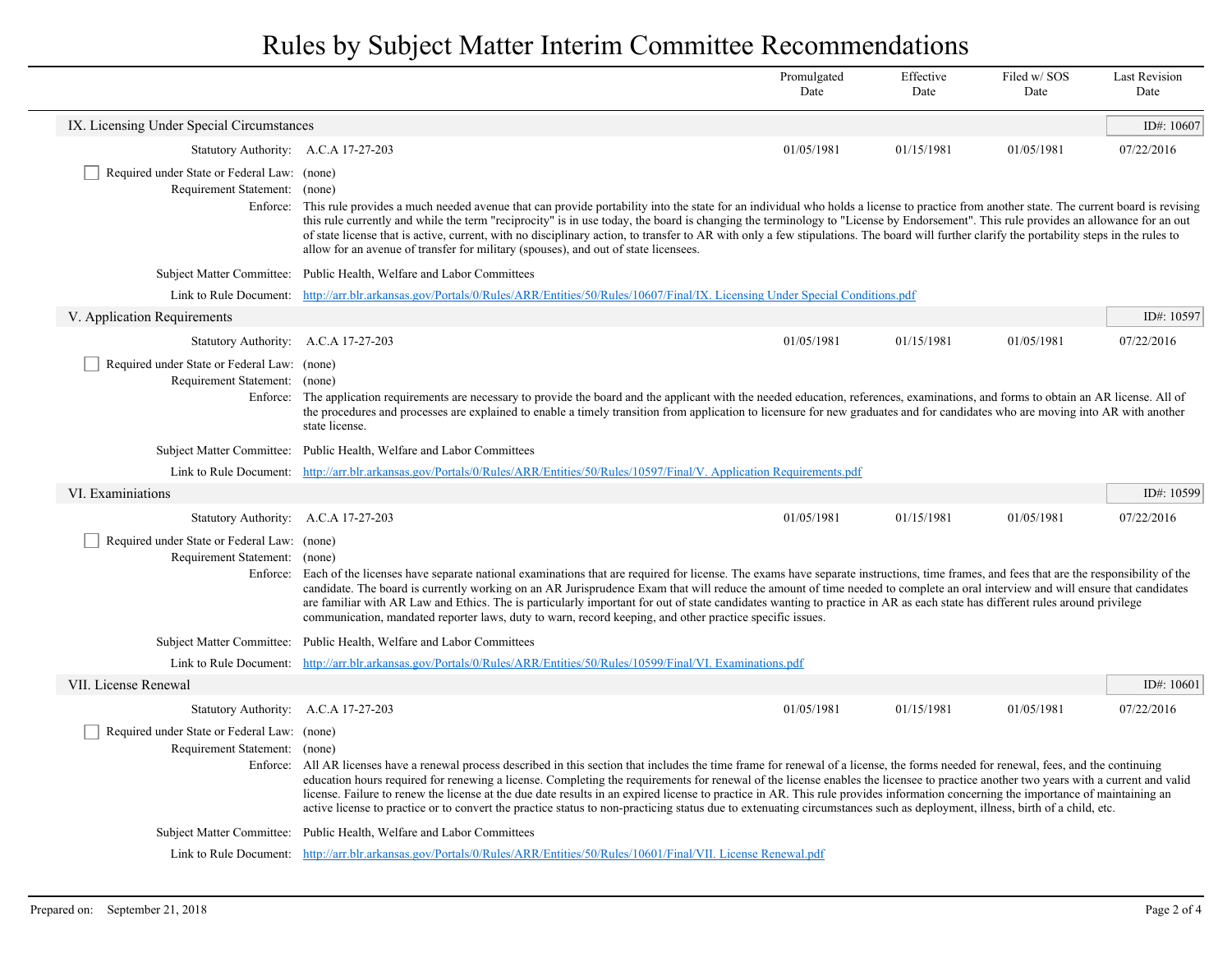|                                                                                   |                                                                                                                                                                                                                                                                                                                                                                                                                                                                                                  | Promulgated<br>Date | Effective<br>Date | Filed w/SOS<br>Date | <b>Last Revision</b><br>Date |
|-----------------------------------------------------------------------------------|--------------------------------------------------------------------------------------------------------------------------------------------------------------------------------------------------------------------------------------------------------------------------------------------------------------------------------------------------------------------------------------------------------------------------------------------------------------------------------------------------|---------------------|-------------------|---------------------|------------------------------|
| VIII. Discipline                                                                  |                                                                                                                                                                                                                                                                                                                                                                                                                                                                                                  |                     |                   |                     | ID#: $10605$                 |
| Statutory Authority: A.C.A 17-27-203                                              |                                                                                                                                                                                                                                                                                                                                                                                                                                                                                                  | 01/05/1981          | 01/15/1981        | 01/05/1981          | 07/22/2016                   |
| Required under State or Federal Law: (none)<br>Requirement Statement:<br>Enforce: | (none)<br>This rule provides the procedures and processes for disciplining a licensee who has violated the Code of Ethics, or the AR Statue that regulates the title and practice of AR licensed<br>counselors and AR licensed marriage & family therapists. The rule provides the process for handling complaints, hearings, and the types of action that can be taken by the board on<br>the license. The requirements for reporting violations to the National Practitioner Data Bank (NPDB). |                     |                   |                     |                              |
|                                                                                   | Subject Matter Committee: Public Health, Welfare and Labor Committees                                                                                                                                                                                                                                                                                                                                                                                                                            |                     |                   |                     |                              |
|                                                                                   | Link to Rule Document: http://arr.blr.arkansas.gov/Portals/0/Rules/ARR/Entities/50/Rules/10605/Final/VIII. Discipline.pdf                                                                                                                                                                                                                                                                                                                                                                        |                     |                   |                     |                              |
| X. Ethics                                                                         |                                                                                                                                                                                                                                                                                                                                                                                                                                                                                                  |                     |                   |                     | ID#: 10611                   |
| Statutory Authority: A.C.A 17-27-203                                              |                                                                                                                                                                                                                                                                                                                                                                                                                                                                                                  | 09/04/2003          | 12/14/2003        | 12/04/2003          | 07/22/2016                   |
| Required under State or Federal Law: (none)<br>Requirement Statement: (none)      | Enforce: This rule informs licensees of the current National and Professional rules of ethics adopted by the Board.                                                                                                                                                                                                                                                                                                                                                                              |                     |                   |                     |                              |
|                                                                                   | Subject Matter Committee: Public Health, Welfare and Labor Committees                                                                                                                                                                                                                                                                                                                                                                                                                            |                     |                   |                     |                              |
|                                                                                   | Link to Rule Document: http://arr.blr.arkansas.gov/Portals/0/Rules/ARR/Entities/50/Rules/10611/Final/X. Ethics.pdf                                                                                                                                                                                                                                                                                                                                                                               |                     |                   |                     |                              |
|                                                                                   | XI. Counselor/Psychotherapist and Marriage & Family Therapist - Client Communications & Medical Records                                                                                                                                                                                                                                                                                                                                                                                          |                     |                   |                     | ID#: $10614$                 |
| Statutory Authority: A.C.A 17-27-203                                              |                                                                                                                                                                                                                                                                                                                                                                                                                                                                                                  | 09/04/2003          | 12/14/2003        | 12/04/2003          | 07/22/2016                   |
| Required under State or Federal Law: (none)<br>Requirement Statement: (none)      | Enforce: This rule clarifies the privilege law for licensees including reference to AR Rules of Evidence regarding privileged communications and medical records.                                                                                                                                                                                                                                                                                                                                |                     |                   |                     |                              |
|                                                                                   | Subject Matter Committee: Public Health, Welfare and Labor Committees                                                                                                                                                                                                                                                                                                                                                                                                                            |                     |                   |                     |                              |
|                                                                                   | Link to Rule Document: http://arr.blr.arkansas.gov/Portals/0/Rules/ARR/Entities/50/Rules/10614/Final/XI. Counselor Psychotherapist and Marriage & Family Therapist - Client Communications and<br>Medical Records.pdf                                                                                                                                                                                                                                                                            |                     |                   |                     |                              |
| XII. The Practice of Internet or Telephone Services                               |                                                                                                                                                                                                                                                                                                                                                                                                                                                                                                  |                     |                   |                     | ID#: $10617$                 |
| Statutory Authority: A.C.A 17-27-203                                              |                                                                                                                                                                                                                                                                                                                                                                                                                                                                                                  | 05/25/2006          | 09/18/2006        | 09/08/2006          | 07/22/2016                   |
| Required under State or Federal Law: (none)<br>Requirement Statement:             | (none)<br>Enforce: This rule was created to regulate the practice and use of technology in counseling as well as the requirements for obtaining the specialization related to the use of technology<br>assisted modalities in counseling.                                                                                                                                                                                                                                                        |                     |                   |                     |                              |
|                                                                                   | Subject Matter Committee: Public Health, Welfare and Labor Committees                                                                                                                                                                                                                                                                                                                                                                                                                            |                     |                   |                     |                              |
|                                                                                   | Link to Rule Document: http://arr.blr.arkansas.gov/Portals/0/Rules/ARR/Entities/50/Rules/10617/Final/XII. Practice of Internet or Telephone Services.pdf                                                                                                                                                                                                                                                                                                                                         |                     |                   |                     |                              |